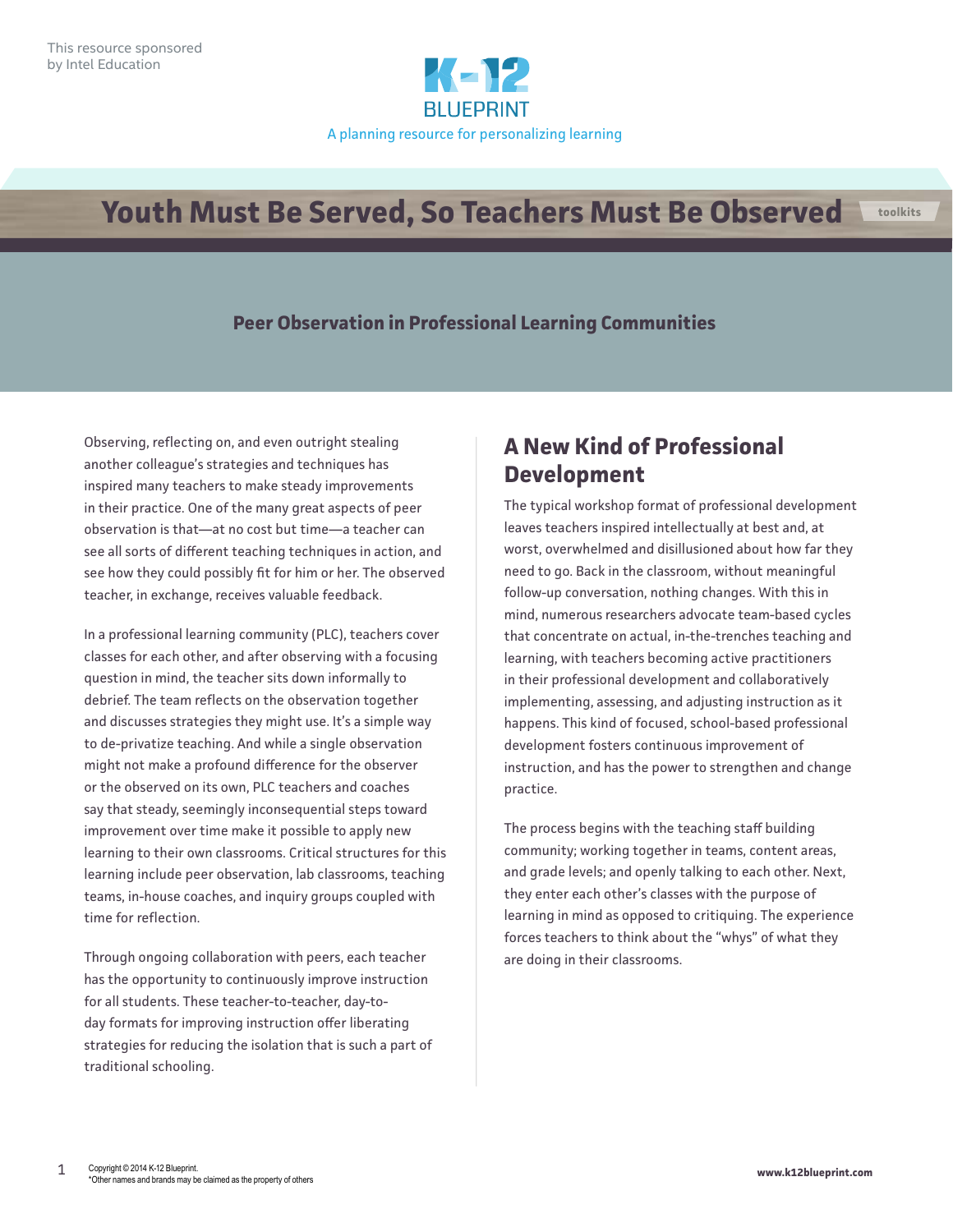### **The Rewards of Risk**

Teams must feel secure examining student work, discussing curriculum and expectations, and expressing their thoughts and feelings. As teachers feel more comfortable, they become willing to try new strategies. Ideally, a colleague is there to help in the revision process. This aspect provides accountability for peer observation, because the group is expecting you to come back with results.

Teachers need time and support to talk about teaching, reflect, and observe one another's classrooms on a weekly, if not daily basis, if they are to make lasting changes in their classroom practice. Everyone improves with reflection, and the insights can be startling. Carefully structured and facilitated teaching teams improve instruction because they allow teachers the opportunity to engage in tangible, detailed, and goal-oriented discussions about their practice on an ongoing basis.

But time, unfortunately, is the biggest obstacle to the success of school-based professional development. Yet, with a little creativity, teachers can squeeze in the time to observe and debrief, especially when they begin to see how the process affects the way teachers look at themselves and their teaching methods. Helping to frame the process into some sort of schedule can help make the effort seem more attainable.

#### **A Structure For Peer Observation1**

Steps (Times are flexible and can be adjusted according to needs.):

- 1. **Pre-Observation Conference** (approx. 20 min): Teacher gives context for the visit and frames the issue or question that he or she wants considered.
- 2. **Classroom Visit** (30–60 minutes): Visitors observe and take notes related to the teacher's question.
- 3. **Debriefing Conference** (45–60 minutes): Visitors share observations, questions, and constructive suggestions.

## **Debrief Guidelines**

- Begin with positive impressions that are specific and concrete.
- Focus as much as possible on the teacher's identified issue.
- Frame critical observations constructively. Involve the teacher in creating solutions and determining what kinds of suggestions would be most helpful.